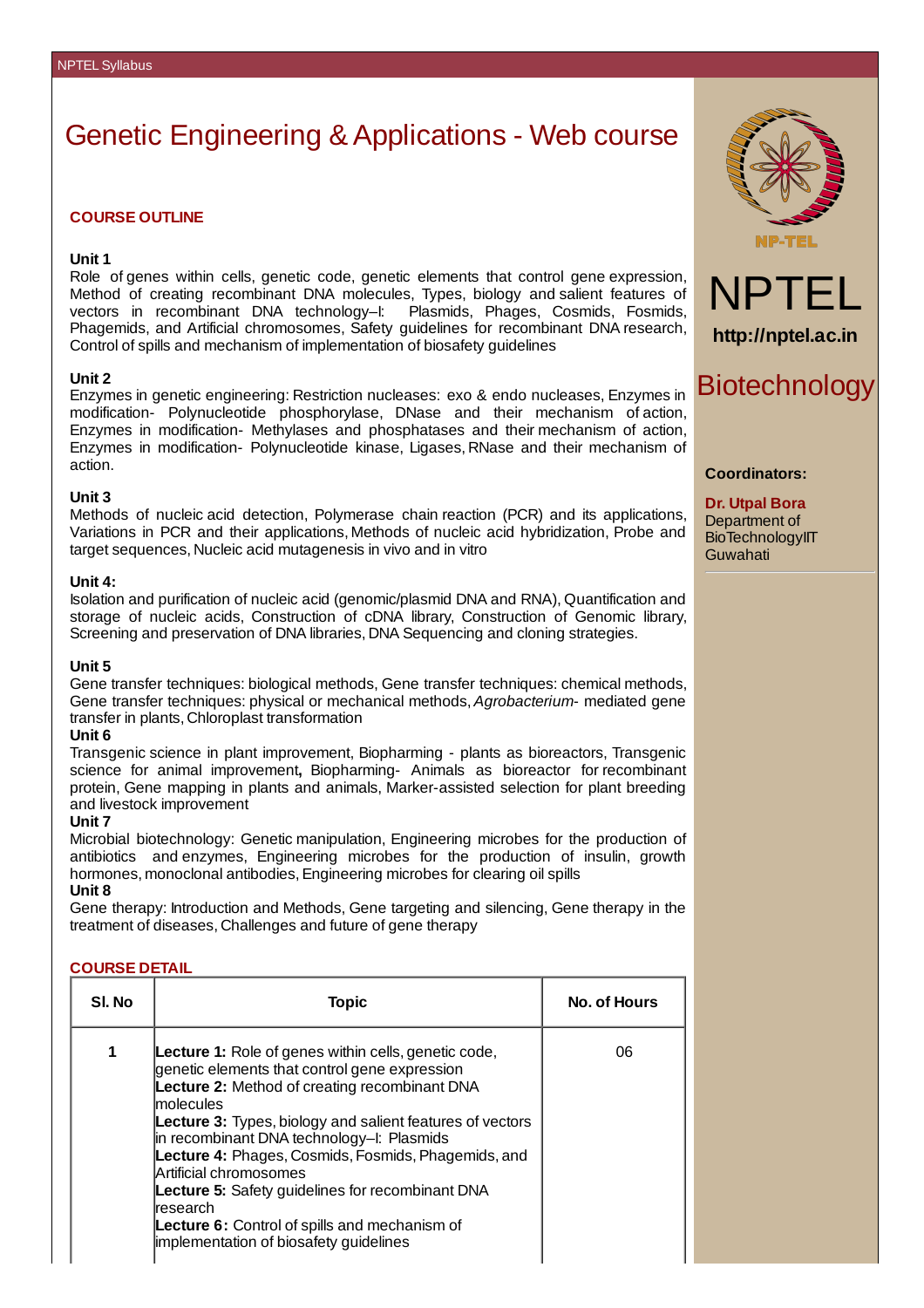| $\overline{2}$          | Lecture 1: Enzymes in genetic engineering: Restriction<br>nucleases: exo & endo nucleases<br>Lecture 2: Enzymes in modification- Polynucleotide<br>phosphorylase, DNase and their mechanism of action.<br>Lecture 3: Enzymes in modification- Methylases and<br>phosphatases and their mechanism of action.<br>Lecture 4: Enzymes in modification- Polynucleotide<br>kinase, Ligases, RNase and their mechanism of action. | 04 |
|-------------------------|----------------------------------------------------------------------------------------------------------------------------------------------------------------------------------------------------------------------------------------------------------------------------------------------------------------------------------------------------------------------------------------------------------------------------|----|
| 3                       | <b>Lecture 1:</b> Methods of nucleic acid detection.<br>Lecture 2: Polymerase chain reaction (PCR) and its<br>applications<br><b>Lecture 3: Variations in PCR and their applications</b><br>Lecture 4: Methods of nucleic acid hybridization<br><b>Lecture 5:</b> Probe and target sequences                                                                                                                               | 06 |
| 4                       | <b>Lecture 1:</b> Isolation and purification of nucleic acid<br>(genomic/plasmid DNA and RNA)<br>Lecture 2: Quantification and storage of nucleic acids.<br>Lecture 3: Construction of cDNA library<br>Lecture 4: Construction of Genomic library<br>Lecture 5: Screening and preservation of DNA libraries<br>Lecture 6: DNA Sequencing and Cloning Stategies                                                             | 06 |
| 5                       | Lecture 1: Gene transfer techniques: biological methods<br>Lecture 2: Gene transfer techniques: chemical methods<br>Lecture 3: Gene transfer techniques: physical or<br>mechanical methods<br>Lecture 4: Agro- bacterium mediated gene transfer in<br>plants<br>Lecture 5: Chloroplast transformation                                                                                                                      | 05 |
| 6                       | Lecture 1: Transgenic science in plant improvement<br>Lecture 2: Biopharming - plants as bioreactors<br>Lecture 3: Transgenic science for animal improvement<br><b>Lecture 4:</b> Biopharming-Animals as bioreactor for<br>recombinant protein<br>Lecture 5: Gene mapping in plants and animals<br>Lecture 6: Marker-assisted selection for plant breeding<br>and livestock improvement                                    | 06 |
| $\overline{\mathbf{z}}$ | <b>Lecture 1:</b> Microbial biotechnology: Genetic manipulation<br>Lecture 2: Engineering microbes for the production of<br>antibiotics and enzymes<br>Lecture 3: Engineering microbes for the production of<br>insulin, growth hormones, monoclonal antibodies<br><b>Lecture 4:</b> Engineering microbes for clearing oil spills                                                                                          | 04 |
| 8                       | <b>Lecture 1:</b> Gene therapy: Introduction and Methods<br>Lecture 2: Gene targeting & silencing<br>Lecture 3: Gene therapy in the treatment of diseases<br>Lecture 4: Challenges & future of gene therapy                                                                                                                                                                                                                | 04 |
|                         | <b>Total</b>                                                                                                                                                                                                                                                                                                                                                                                                               | 41 |
|                         |                                                                                                                                                                                                                                                                                                                                                                                                                            |    |

**References:**

1. **Introduction to Genetic Engineering -** Nicholl. Cambridge Low Price Edition, 2006.

2. **Principles of gene manipulation and Genomics -** Primrose S.B. and Twyman R.M., Blackwell Scientific Publications, 2008.